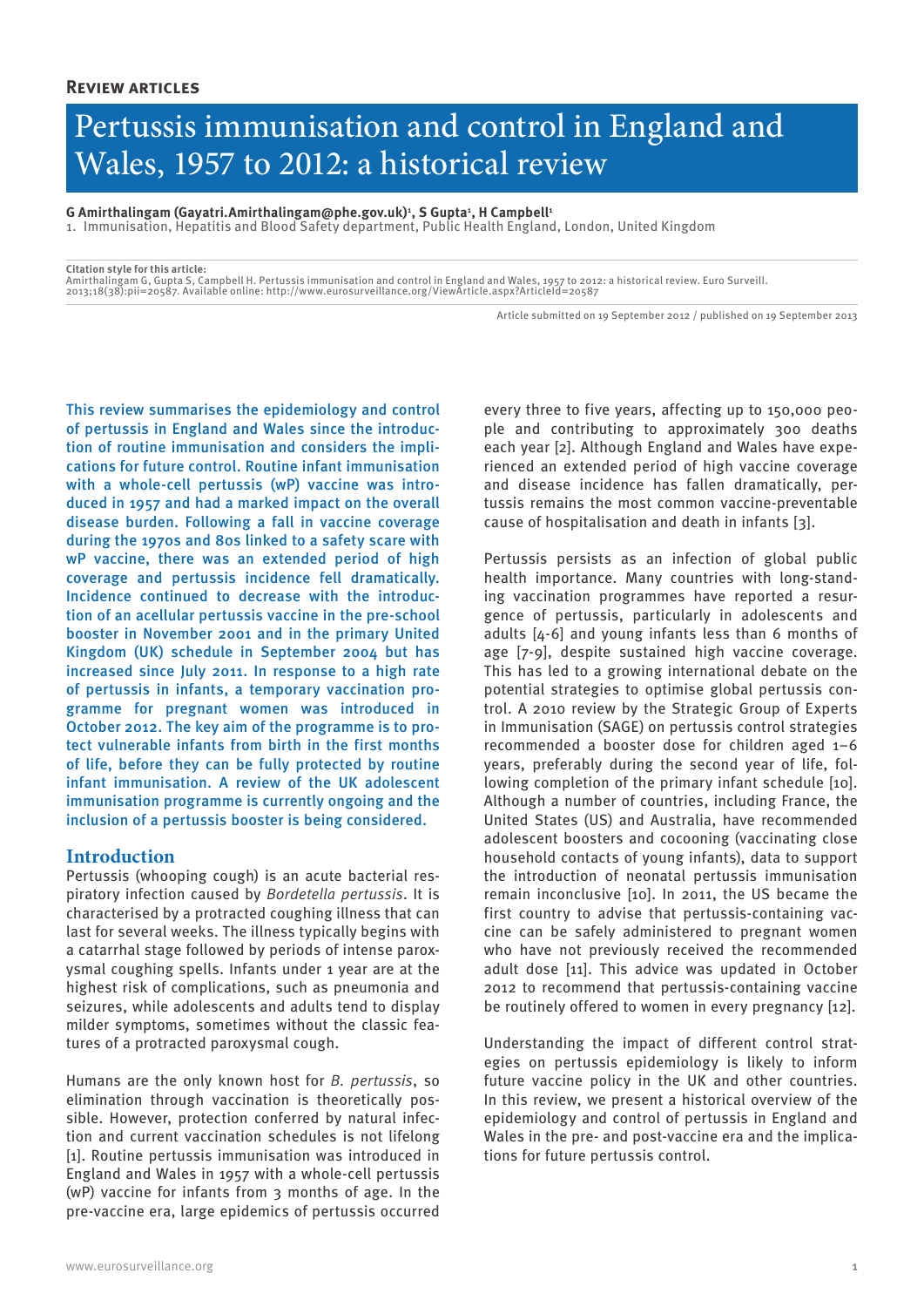#### **Figure 1**

Annual notifications of pertussis (1940–2012, England and Wales) and vaccine coverage by the age of 2 years (1970–2012, England only)



Source: [3], updated with data up to 2012.

# **Methods**

Searches, not limited by language or country, were undertaken in November 2011 with the terms *Bordetella pertussis*, whooping cough, epidemiology and pertussis vaccine using the Cochrane Library, MEDLINE (1950–2011), the Cumulative Index to Nursing and Allied Health Literature (CINAHL) (1981–2011), Embase (1980–2011), the International Standard Randomised Controlled Trial Number (ISRCTN) Register, the Health Management Information Consortium database (a compilation of data from two sources, the UK Department of Health Library and Information Services and the King's Fund Information and Library Service) and from bibliographies of collected papers and reviews. An updated search was undertaken in September 2013, prior to publication, to identify any further relevant papers.

Grey literature and unpublished surveillance data from England and Wales were also identified and a number of key UK sites, including the Department of Health, Office for National Statistics and Health Protection Agency (now Public Health England), were accessed. Epidemiological data for England and Wales up to December 2012 were extracted. International websites were also searched, including those of the World Health Organization, the US Centers for Disease Control and Prevention and the Australian Department of Health and Ageing. All the abstracts or the full paper, if no abstract was available, were reviewed for relevance. Studies were included if any of the following criteria were met, based on a review of the full paper: epidemiological data on pertussis in England and Wales; pertussis vaccine trials and pertussis vaccine policy in England and Wales.

# **Results**

#### **Literature search**

Around 650 articles were retrieved and each was designated to one of the three authors and the abstracts reviewed for relevance. When the abstract was not available, the full paper was obtained and assessed for a decision on its inclusion. Approximately 320 full papers were reviewed for inclusion. Following author review, 76 papers were retained for inclusion in the final review.

## **Development of the whole-cell vaccine and early vaccine trials (1913–1957)**

The French researchers Bordet and Gengou described *B. pertussis* as the causative agent of whooping cough in 1906 [13]. By the 1920s, scientists had developed vaccines to control many infectious diseases including smallpox, typhoid fever, diphtheria and tetanus, but pertussis proved more challenging. By the 1930s, pertussis was an increasingly dominant cause of childhood mortality, outranking diphtheria, scarlet fever and measles in many European countries [14]. During the 1930s, the American researchers Kendrick and Eldering performed animal studies to design a potential candidate vaccine using inactivated whole *B. pertussis* bacilli [15-18]. In a field trial involving 1,592 (712 vaccinated and 880 control) children, there were 63 pertussis cases in the control group and only three in the vaccinated group [15]. North-American field trials of newer inactivated vaccines conducted in the 1940s and 50s also demonstrated a protective effect [15,19-21]. As a result, the American medical community began to use the pertussis vaccine on an ad hoc basis [22].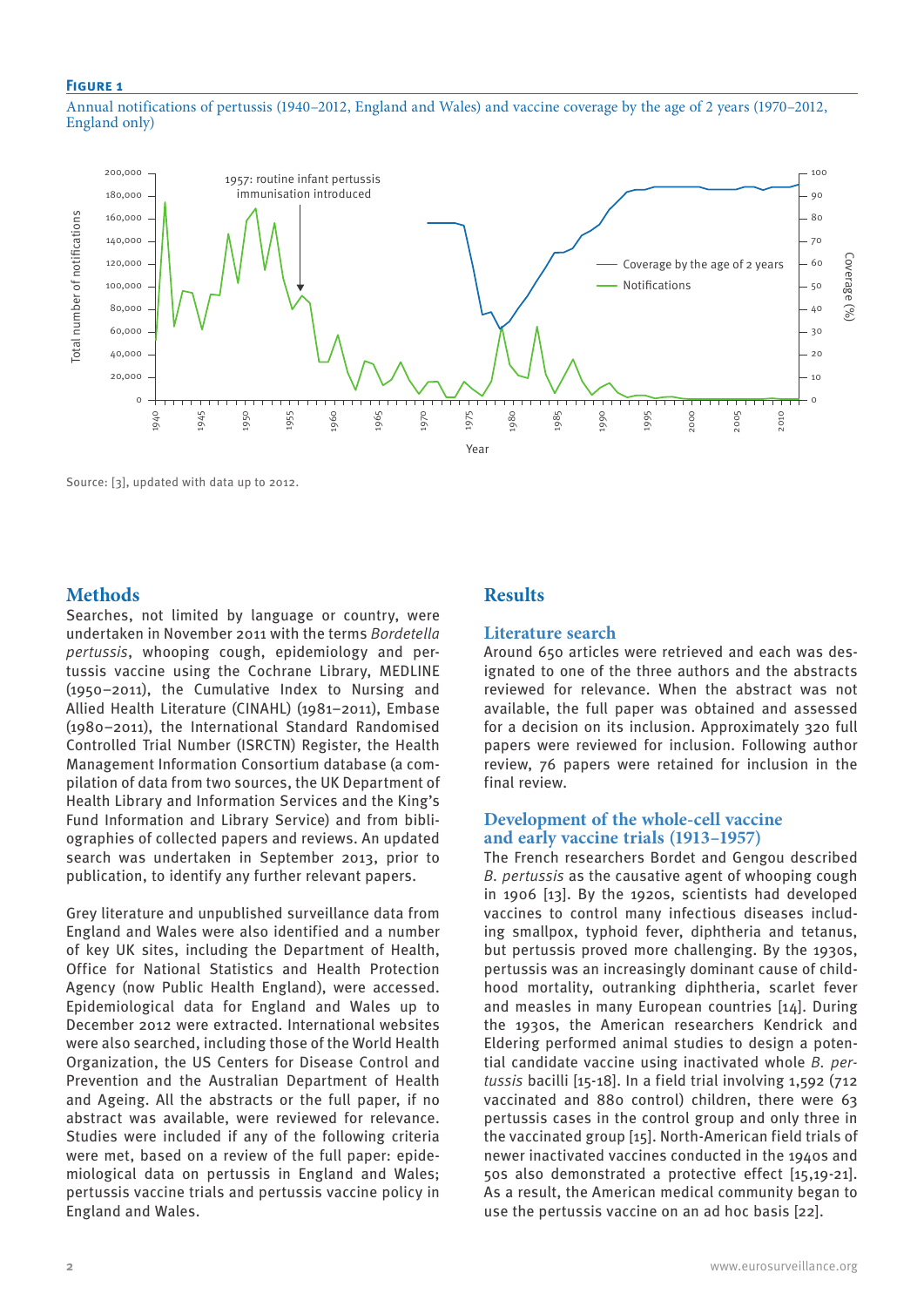## **Table**

### Pertussis in England and Wales, 1944–1973

| Years       | Incidence<br><b>Notifications</b><br>per 1,000 population |      |      | Case fatality<br><b>Deaths</b><br>per 1,000 notifications |      |           | Mortality<br><b>Deaths</b><br>per million population |       |           |
|-------------|-----------------------------------------------------------|------|------|-----------------------------------------------------------|------|-----------|------------------------------------------------------|-------|-----------|
|             |                                                           |      |      |                                                           |      |           |                                                      |       |           |
|             | $1944 - 45$                                               | 12.1 | 17.7 | 8.4                                                       | 65.7 | 6.99      | 1.05                                                 | 796.3 | 123.6     |
| $1946 - 49$ | 14.6                                                      | 22.4 | 11.0 | 42.6                                                      | 4.07 | 0.40      | 620.6                                                | 91.0  | 4.4       |
| $1950 - 53$ | 19.3                                                      | 28.2 | 15.0 | 15.9                                                      | 1.24 | 0.12      | 307.7                                                | 35.1  | 1.8       |
| $1954 - 57$ | 12.1                                                      | 16.5 | 9.7  | 8.8                                                       | 0.55 | 0.09      | 106.1                                                | 9.0   | 0.8       |
| $1958 - 61$ | 5.0                                                       | 6.1  | 4.4  | 5.3                                                       | 0.46 | 0.07      | 26.5                                                 | 2.8   | 0.3       |
| $1962 - 65$ | 3.1                                                       | 3.5  | 2.1  | 9.2                                                       | 0.60 | 0.04      | 28.2                                                 | 2.1   | 0.1       |
| $1966 - 69$ | 2.3                                                       | 3.0  | 1.6  | 8.7                                                       | 0.13 | <b>ND</b> | 19.8                                                 | 0.4   | <b>ND</b> |
| $1970 - 73$ | 1.6                                                       | 1.3  | 0.9  | 8.2                                                       | 0.24 | 0.14      | 13.1                                                 | 0.3   | 0.1       |

ND: no deaths.

Source: [2].

Meanwhile, the vaccine was not widely accepted in the UK. The UK Medical Research Council (MRC) trials (1942–1944) had shown such vaccines to be ineffective [23] and the editor of the *British Medical Journal* cited these findings and argued that none of the American studies used proper control groups [24]. The Whooping Cough Immunisation Committee in the UK concluded that the vaccines used in the MRC trials differed in an undetermined way from those vaccines shown to offer protection in the American and Canadian studies [25] and so performed new field trials [26,27] with a number of vaccines, including those of American origin used in previous studies.

In 1956, a review of two series of field studies was published in which 14 pertussis vaccines were tested for their effectiveness in 28,799 children [26]. The vaccines used in the first series of trials gave poor protection while those in the second series showed protection that was maintained for up to three years [28]. The latter series included three UK-manufactured vaccines using endemic strains of *B. pertussis* with comparable effectiveness to the reference vaccine made with American strains [26]. The studies highlighted the variability in the protection afforded by pertussis vaccines at that time. General and severe local reactions were rare.

While the field trials were in progress, vaccines were tested for their ability to protect mice against intra-cerebral pertussis infection [26]. A comparison between field and animal studies showed some correlation between the effectiveness in children and the ability to protect mice against intra-cerebral infection. The MRC trial concluded that only those vaccines with adequate efficacy, as demonstrated by the intra-cerebral mouseprotection test, should be issued for use in children [26].

Impact of routine wP vaccination in England and Wales Pertussis first became notifiable in England and Wales in 1940. The annual notifications due to pertussis (1940–2012) and vaccine coverage at 2 years of age (1970–2012) are shown in Figure 1. Despite an overall fall in notifications, a substantial increase in the number of cases was observed from 1948 to 1954. This might have partly been attributable to the post-war population 'boom' and increased public and professional awareness of pertussis, as a result of the MRC trials, resulting in more complete notification of clinical cases.

Following the introduction of routine pertussis immunisation with diphtheria, tetanus and whole-cell pertussis (DTwP) vaccine in the UK in 1957, there was a substantial decrease in notifications. Mortality associated with pertussis declined considerably after 1945 (Table) [2]. Before routine immunisation, this decline was observed in children aged under 10 years and so was likely to have been due to improved treatment, including widespread use of antibiotics [2]. Most pertussisrelated deaths occurred in infants (Table). Pertussis mortality rates fell further following the introduction of routine immunisation in 1957 (from 106.1 to 13.1 per million infants in 1954–57 and 1970–73, respectively) but case-fatality rates in infants remained relatively constant (5.3–9.2 deaths per 1,000 notifications) during the same period.

In a report published in 1977, there was a consensus within the UK Joint Committee on Vaccination and Immunisation that the introduction of routine pertussis immunisation had been a major factor in the decrease of notified pertussis [2]. This reduction did not continue, however, and notifications stabilised during the 1960s, with sustained 3–4 yearly cycles of increased incidence (Figure 1). The lack of a continued reduction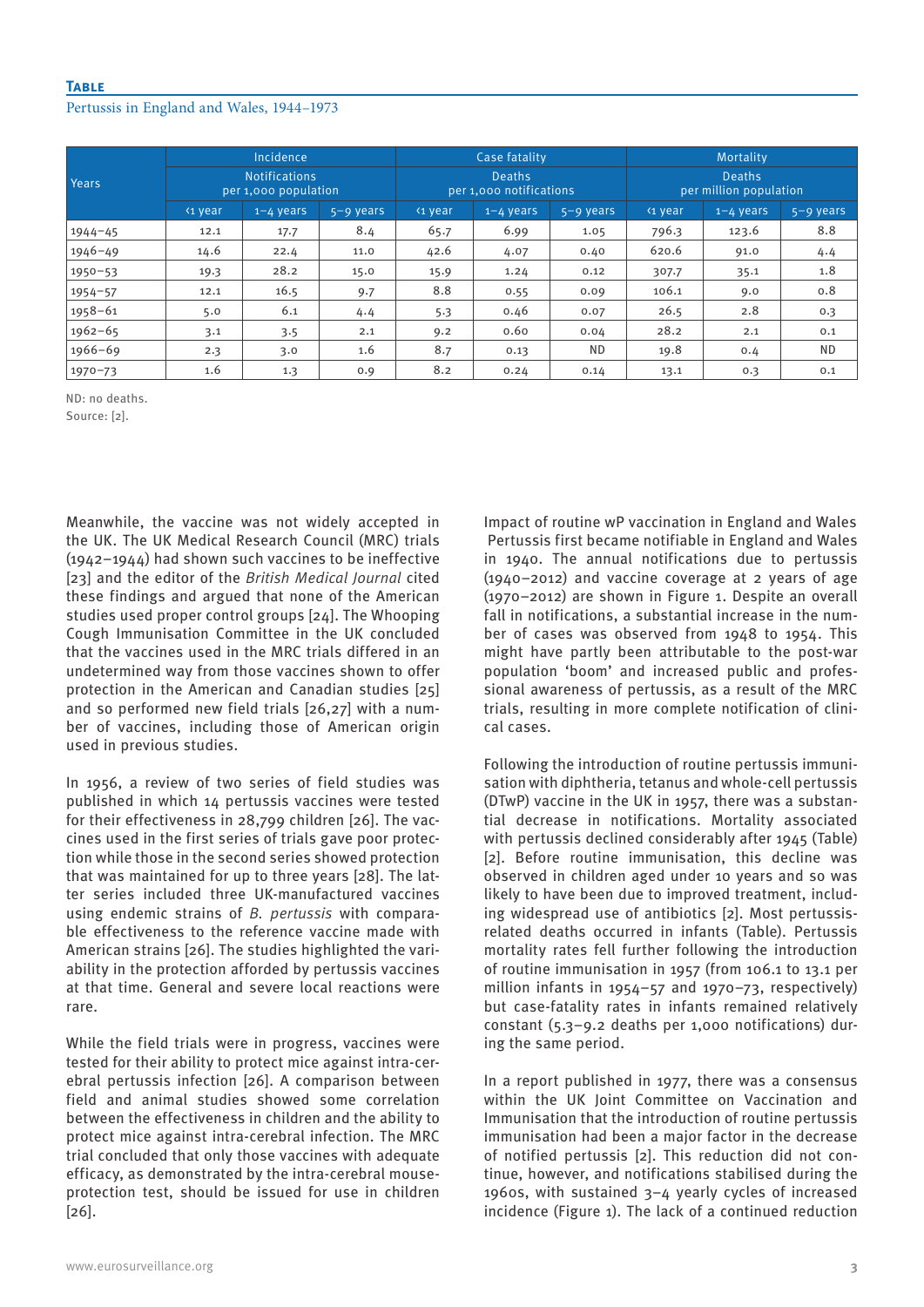in pertussis was considered likely to be due to either a change in the infecting bacterium or the use of vaccines with suboptimal effectiveness during 1957 to 1968 [2]. Moreover, considerable concern was raised by members of the committee, manufacturers, local health boards and general practitioners (GPs) regarding the risk of reactions attributable to the pertussis vaccine component. In 1964, the committee evaluated the benefits and risks and concluded that the pertussis vaccine had a protective effect [2]. However, ongoing concerns led to an investigation in 13 areas of Scotland, England and Wales and a Joint Committee on Vaccination and Immunisation report in 1968 revealed that of those children who developed pertussis, 55% were unvaccinated and 42% were vaccinated [29]. A 1969 Public Health Laboratory Service survey showed that vaccines used before 1968 were not very effective, with vaccine effectiveness of 20–30% [30]. Since 1968, only vaccines with a potency of ≥4 international units per dose have been marketed and this, together with the addition of aluminium hydroxide adjuvant, led to increased potency of the adsorbed vaccine [31].

Notifications reached a record low of just over 2,000 cases in 1972 (Figure 1). However, there was continuing debate about the impact of pertussis vaccination on disease burden, the risk of severe local and neurological reactions and difficulties with diagnosis, which culminated in a comprehensive review in 1977 [2]. This concluded that the effectiveness had been restored following changes to the vaccine's composition in line with the international potency standards and that a full course reduced both the risk and the severity of the disease.

## **wP vaccine safety scare in England and Wales (1970–1980s)**

Before 1970, reviews of the pertussis vaccine were chiefly focused on its effectiveness. Concern regarding the reactogenicity of the pertussis component of the DTwP vaccine had been expressed for a number of years [32] and a causal relationship with neurological complications was suggested in 1974 [33], which led to a publicity campaign by groups seeking to highlight the hazards of vaccination. Media speculation on the safety of pertussis vaccine stimulated further parliamentary and public interest. In a House of Commons debate in 1974, it was stated that between 1,000 and 2,000 children in the UK had suffered irreversible brain damage as a result of the vaccine [32]. At that time, some publications also suggested that the introduction of mass vaccination had no effect on disease burden and had an association with neurological complications [34]. These findings were in contrast to those of Miller and Fletcher, who reported that the risk of an unvaccinated child being admitted to hospital with pertussis was eight times higher than that of a fully vaccinated child [35].

With sustained adverse publicity, the acceptance rate for pertussis immunisation in England fell from 79% in 1973 to 31% in 1978 (Figure 1) and the first of three national epidemics of pertussis occurred from 1977 to 1979 [36]. An estimated 5,000 hospital admissions, 200 cases of pneumonia, 83 cases of convulsions and 38 deaths occurred and the illness was often protracted and debilitating, lasting up to 10–12 weeks [23]. In comparison with previous epidemics, the attack rate in children aged under 5 years (in whom coverage was low) was considerably higher. The attack rate was especially high in areas where vaccination uptake was lowest [23].

In 1981, the National Childhood Encephalopathy Study (NCES), which aimed to provide an accurate estimate of the risk of neurological complications following pertussis immunisation, reported a preliminary risk estimate of approximately 1 in 310,000 (95% confidence interval (CI): 1 in 5,310,000 to 1 in 54,000) for a previously healthy child developing neurological sequelae persisting one year after immunisation [37]. However, a Joint Committee on Vaccination and Immunisation review in 1981 concluded that any risk from immunisation was low and outweighed by its advantages and that pertussis vaccine should continue to be recommended as part of the routine UK childhood immunisation programme [23].

An additional Public Health Laboratory Service study in 1982 [38] demonstrated that the vaccine was effective in preventing serious disease, which began to restore confidence in the vaccine. In 1988, the UK High Court ruled that a causal link between the vaccine and permanent brain damage had not been proven [39]. In 1993, the final report from the National Childhood Encephalopathy Study concluded that DTwP vaccine may, on rare occasions, be associated with the development of severe acute neurological illnesses that could have serious sequelae but concluded that the balance of the possible risks against the known benefits supported the continued use of the vaccine [40]. It was later shown that such cases can be due to Dravet syndrome, a rare genetic disorder that may initially present as a febrile seizure following immunisation [41].

A number of national initiatives were undertaken to improve overall vaccine coverage, including the establishment of District Immunisation Co-ordinator posts, the provision of financial incentives for GPs for achieving a target vaccine coverage [36] and the implementation of a national publicity campaign in 1985 [42]. Together with better public awareness of the disease and increasing confidence in the pertussis vaccine, these measures led to a sustained increase in coverage from 1980, which in 1988 reached levels of more than 75% for the first time (Figure 1).

# **Accelerated schedule**

An accelerated  $2-$ ,  $3-$  and  $4$ -month primary infant schedule was introduced in England and Wales in June 1990 against a background of improving coverage. UK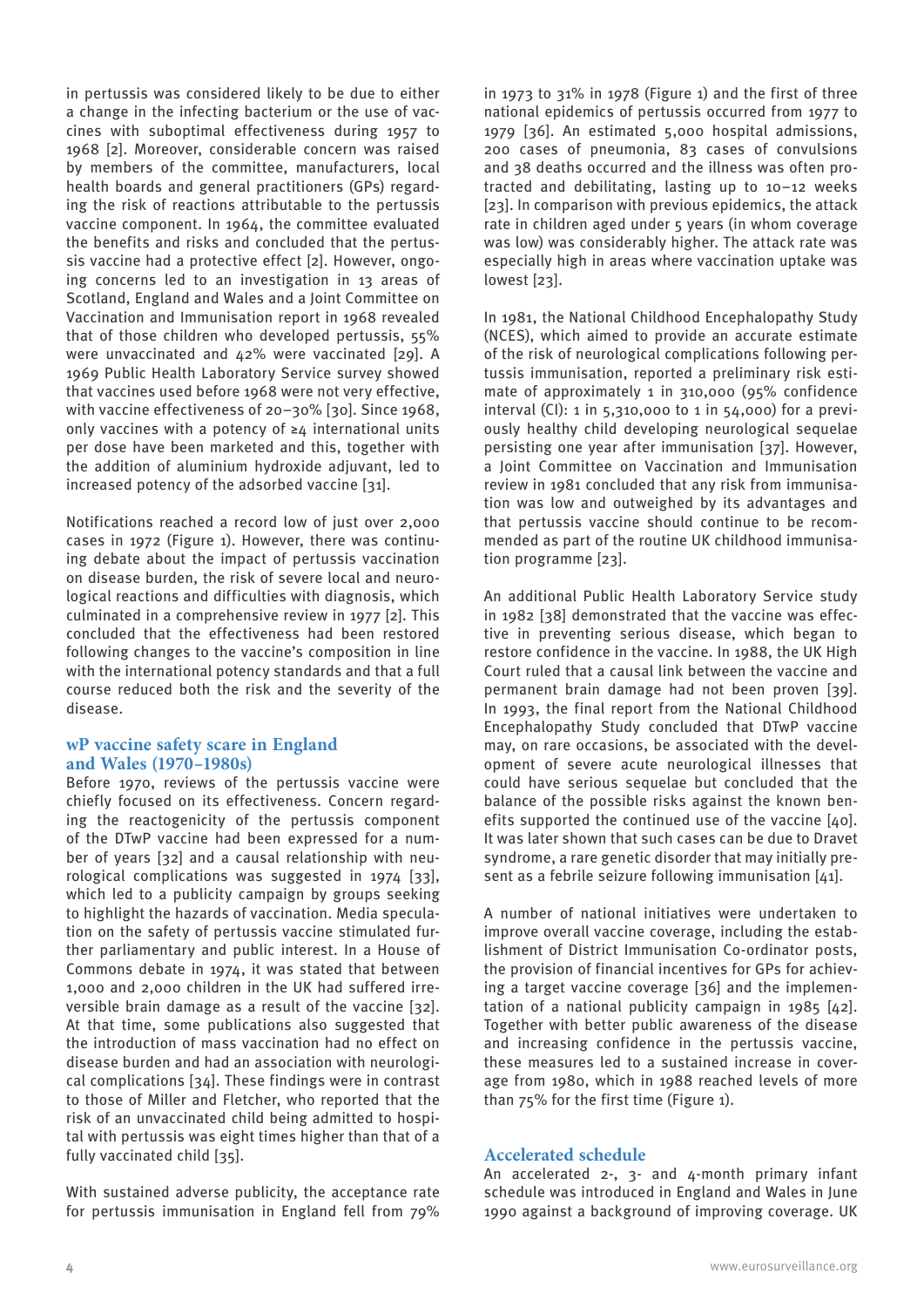studies showed that an accelerated schedule provided satisfactory immunogenicity [43,44] and lower levels of reactogenicity [45] than the previously recommended extended schedule (at  $3, 4.5-5$  and  $8.5-11$  months). The decision to recommend a 2-, 3- and 4-month rather than a 2-, 4- and 6-month schedule (as in the US), was based on a number of factors including the recognition that earlier completion of the schedule would afford more rapid protection against pertussis and be likely to improve vaccine coverage. Evidence based on clinic attendance rates suggested that attendance rates began to wane by the time a child reached 7–8 months and thus the move to an accelerated schedule would increase the proportion of infants completing three doses [46]. This Joint Committee on Vaccination and Immunisation recommendation was also in part based on experience in Canada and the US, where schedules starting at the age of 2 months had been associated with a reduction in febrile convulsions [47].

It was later shown that completion of vaccination by the age of  $4$  months instead of 10 months may have resulted in a four-fold decrease in febrile convulsions attributable to the DTwP vaccine [48]. Despite the change to an accelerated schedule, a booster in the second year of life was not recommended in the UK. Assessment of antibody levels to diphtheria, tetanus and pertussis demonstrated adequate protection with an accelerated schedule (at the age of 3, 4 and 5 months), which persisted to the age of the preschool booster [43].

For the first cohort of children immunised under the accelerated schedule, vaccine coverage at the age of 12 months was identical to that achieved at the age of 18 months on an extended immunisation schedule [49]. This suggested that the immediate impact of the new schedule was to reduce the average age at which children received the third dose. In addition to providing earlier protection, this accelerated schedule was expected to further increase coverage, as the dropout rate for the third dose was lower when scheduled earlier.

In the years following the introduction of the accelerated schedule (in 1990), public confidence in the wholecell vaccine continued to recover and coverage further increased for all vaccine antigens, including pertussis. Pertussis vaccine coverage by the age of 2 years reached 92% in 1992 and has since exceeded that level (Figure 1). Pertussis notifications in infants continued to fall from a peak of nearly 1,600 notifications in 1990. Peaks of pertussis disease in infants, however, continued to recur at lower levels every three to four years; the highest peak, between 1998 and 2009, was 300 notifications in infants in 2001 [3].

In addition to the overall reduction of disease in infants, the direct impact of the change to an accelerated schedule was apparent in the proportionate distribution of laboratory-confirmed cases in infants. The proportion of cases in infants aged 6–11 months fell from 50% (1989) to 26% (2008), indicating earlier protection [3]. While there was a concurrent increase in the proportion of cases among infants aged under 3 months (from 17% in 1989 to 50% in 2008), incidence in this age group fell (from 134 per 100,000 in 1989 to 76 per 100,000 in 2008).

# **Introduction of an acellular booster dose**

Data from the US in 1993 suggested that waning immunity among adults was becoming an important factor in maintaining disease transmission [50]. The pertussis epidemics in the UK in the 1970s and 1980s would have led to natural boosting in all age groups and it was therefore considered likely that disease transmission at older ages would be delayed for some years [51]. There was concern that early waning of immunity following an accelerated primary course could lead to inadequate immunity in the pre-school years and thus increase transmission to unimmunised young infants from older siblings [51]. However, early data in 1994 following the accelerated schedule did not support this concern [42,52].

Whole-cell vaccine had been shown to have unacceptably high reactogenicity when given as a booster after a whole-cell primary course. Relative efficacy trials of highly purified acellular vaccines and whole-cell vaccines were under way in Sweden by the early 1990s [53,54]. The potential role of acellular pertussis (aP) vaccines for boosting was recognised at that time. The Department of Health in England funded clinical trials to collect immunogenicity and reactogenicity data for the aP vaccine 2-, 3-, 4-month schedule and to generate data on its compatibility with other antigens in the UK schedule [55]. A Swedish multicentre trial of threeand five-component acellular vaccines and the wholecell vaccine in use in the UK confirmed that the latter was highly effective against mild and severe disease [56].

It had been suggested that the consistent three-to-fouryear intervals observed between peak years despite a reduction in incidence indicated that while wP vaccine provided good protection against clinical disease, it was poorly protective against transmission and provided a minimal herd-immunity effect [57]. Any change in disease incidence in infants aged under 3 months must be due to an indirect or herd effect as they are too young to be fully vaccinated. Miller and Gay showed how the epidemic period and the total number of notified cases in infants aged under 3 months up to 1994 fitted with a model that assumed 80% effectiveness against transmission, despite continued three-to-fouryearly cyclical increases in pertussis [58]. This modelling suggested that with sustained high coverage, even without the assumption of waning immunity, disease incidence was likely to increase in older children over 10 years of age and adults.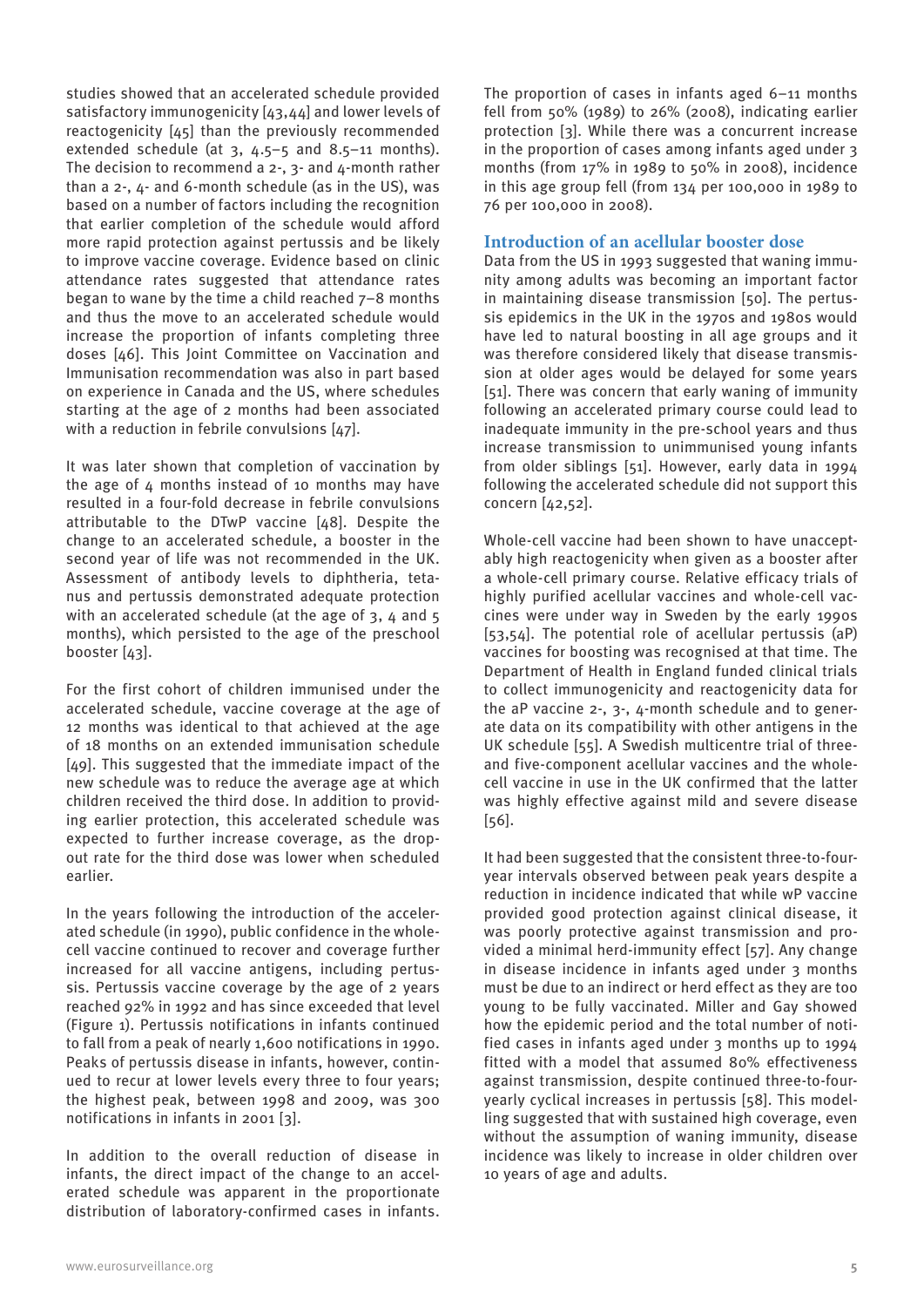#### **Figure 2**

Incidence of laboratory-confirmed pertussis by age group, England and Wales, 1998–2012



Source: Health Protection Agency.

In England and Wales, pertussis notifications from 1990 to 1997 continued to fall, with persistent peak levels of disease every three to four years [59]. While the number of cases in infants aged under 6 months fell overall in this period, the disproportionate pertussis burden in young infants, under-ascertainment of disease burden and the importance of household contacts as a source of infection helped inform the decision to introduce a pre-school pertussis booster. In 2000, based on modelling by the Public Health Laboratory Service [60], the Joint Committee on Vaccination and Immunisation recommended that the most cost-effective introduction of a booster dose would be as an acellular pre-school booster, to indirectly protect infants too young to be immunised [61]. Whole-cell vaccine was not recommended due to its unacceptably high reactogenicity when used as a booster [62].

In November 2001, at a time of high vaccine coverage (94% at 2 years of age for completion of the primary course in England [63]), pertussis was introduced in the pre-school booster as a three- or five-component (DTaP3 or DTaP5) vaccine given with oral polio vaccine (OPV) and measles-mumps-rubella vaccine. This further contributed to the continuing fall in the number of infant cases and an overall reduction in the incidence in children aged under 10 years from 1998 to 2009 (Figure 2) [3]. An initial estimate of the effectiveness of a four-dose schedule was 95.3% (95% CI: 91.9 to 97.2), with cases followed up for up to seven years [3]. A fourdose schedule was estimated to provide an additional 46% (95% CI: –7 to 71) effectiveness compared with three doses [3].

## **The incorporation of aP vaccines into the primary schedule**

The Joint Committee on Vaccination and Immunisation agreed to move from wP to aP vaccines in the primary schedule when comparable efficacy was demonstrated [64], given the lower rates of systemic and local adverse reactions reported with aP vaccines, particularly in those eligible for the pre-school booster. Another consideration was that the DTwP vaccines contained thiomersal, a mercury-based preservative, while aP vaccines did not. Although there was (and still is) no evidence of harm, this decision was in line with an international aim to reduce children's mercury exposure from avoidable sources. The Joint Committee on Vaccination and Immunisation had previously agreed with the advice from the Committee on the Safety of Medicines to move to thiomersal-free vaccines when effective alternatives were available. The introduction of an aP primary course was also linked to the decision to replace OPV with inactivated polio vaccine (IPV) as soon as progress on global polio eradication reached a point where the risk of importation to the UK had fallen markedly [64]. Consideration of these issues led to the introduction of a combination vaccine including *Haemophilus influenzae b* (Hib) (DTaP-Hib-IPV) into the primary UK schedule from September 2004, replacing the previous DTwP-Hib and OPV vaccines [65].

High primary coverage continued after the introduction of the DTaP-Hib-IPV vaccine (Figure 1) and, from July to September 2011, DTaP-Hib-IPV coverage by the age of 1 year in England was 94.4% and uptake for the pre-school DTaP-IPV vaccine was 85.4% by the age of 5 years [66]. The change in vaccine occurred during the observed fall in incidence in children aged under 10 years between 1998 and 2009 [3]. While notifications and laboratory-confirmed cases in those over 10 years increased over the same period (between 1998 and 2009), the incidence of hospitalised cases remained stable [3]. These increases in teenagers and adults were thought to have been influenced by the introduction of routine serology testing, leading to improved ascertainment in these age groups [3].

In 2011, the overall incidence of pertussis reached a similar level to that in 2008, the previous peak year [67]. The number of confirmed cases in people aged15 years or older, however, exceeded expected levels and was nearly 50% higher in 2011 than that in 2008 (incidence of 1.6 per 100,000 vs 1.1 per 100,000) [67]. While levels in younger age groups (including infants aged under 3 months) were also high, they were in line with anticipated cyclical increases (Figure 2). This rise in activity continued into the first half of 2012, with increases extending to young infants less than 3 months of age and led to a national outbreak being declared in April 2012 and the introduction of a temporary vaccination programme for pregnant women in October 2012 as an outbreak response measure [68,69]. Pertussis activity peaked in October 2012 and subsequently declined during 2013 across all age groups, in line with normal seasonal trends [70]. Although there has been a substantial fall in the number of cases among infants less than 3 months of age, this outbreak response measure remains in place while high levels of pertussis persist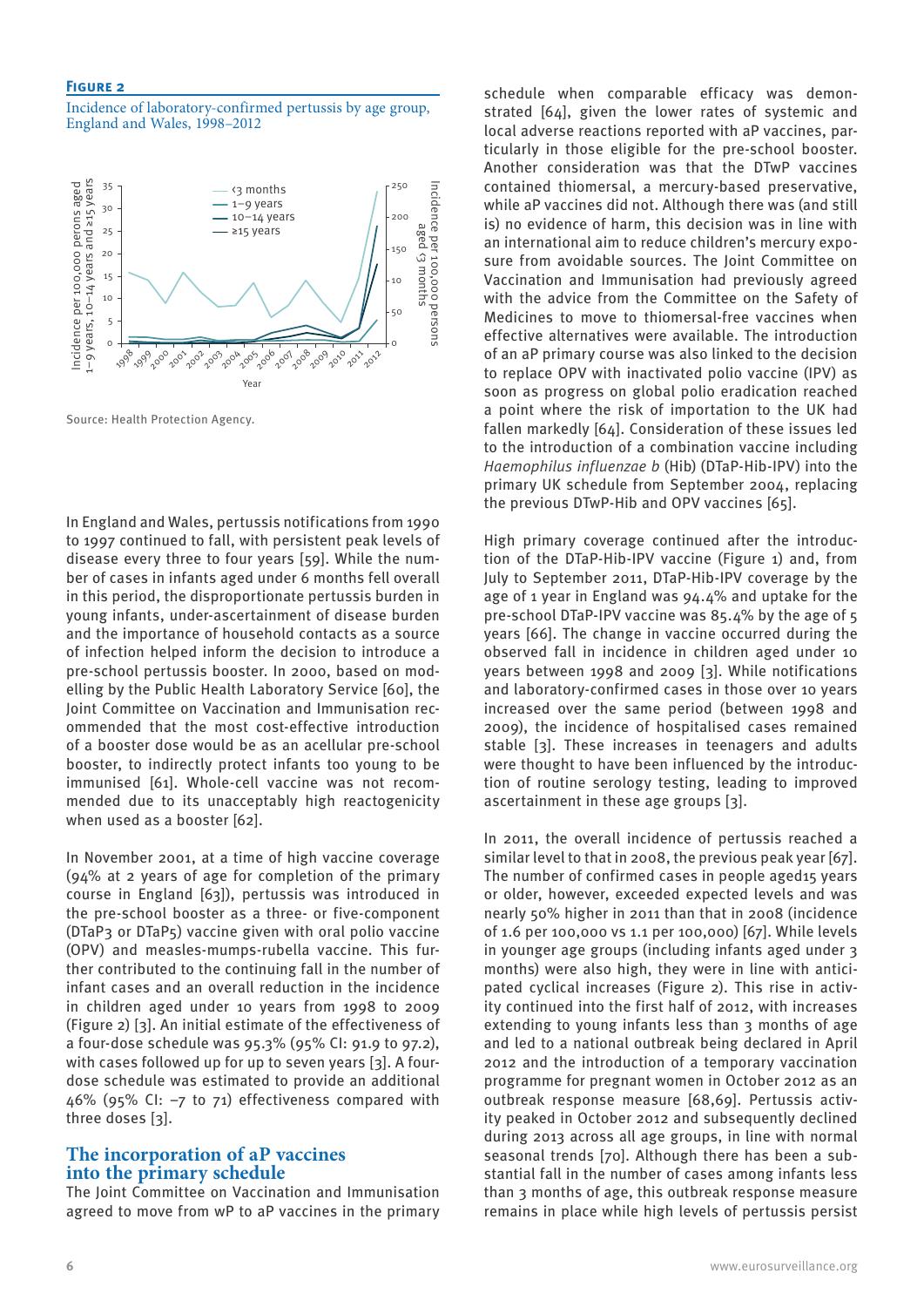in those over 15 years of age and we approach the period between July to October where pertussis incidence is typically highest [70].

# **Discussion**

The introduction of routine pertussis immunisation has had a marked impact on the burden of pertussis in England and Wales. The change to an accelerated schedule and sustained high vaccine coverage further reduced pertussis incidence. Since the inclusion of pertussis vaccine in the pre-school booster, there has been a continued reduction in pertussis incidence in children aged 3 months to 9 years. Pertussis incidence is still highest in infants aged under 3 months who cannot be fully protected by immunisation and who are most likely to suffer serious complications. The key aim of the pertussis immunisation programme is to protect these vulnerable infants.

Since the routine availability of serology testing from 2002, the increase in the reported incidence in people aged 10 years and above has been attributed to improved case ascertainment. The recent disproportionate increase in older age groups, however, appears to be a true rise, particularly in those aged 15–40 years. This follows similar increases seen in other countries including Australia, the US and the Netherlands [4,71-73] and is in line with the predictions of Miller and Gay [58]. Although this increase has arisen after the transition to the routine use of the aP vaccine, the age groups affected largely fall outside the aP cohorts (both booster and routine). Vaccine uptake was 78% in 1971, falling to 31% by 1978 then recovering to 92% by 1992. Cohorts born in this period therefore had a lower likelihood of vaccine protection but a greater chance of natural exposure. As pertussis activity fell to consistently lower levels after 1990, boosting through natural exposure was unlikely in all age groups from 1991 to 2010.

The Strategic Group of Experts in Immunisation review concluded in 2010 that the introduction of an adolescent booster should be based on cost-effectiveness [10]. In those countries where adolescent boosters have been introduced (US and Australia), a decreased pertussis burden in the target population has been reported but the impact on the disease in infants is uncertain. Data from the US [74] do not show indirect benefits but the Australian data suggested some benefit for infants when using a school-based catch-up programme (with a broad age group) and a routine programme targeting adolescents aged 12 years and older [75]. A Joint Committee on Vaccination and Immunisation review of the UK adolescent programme is ongoing and inclusion of the pertussis vaccine is being considered. Given the level of under-ascertainment from routine surveillance, accurate estimates of pertussis incidence and burden in adolescents will be essential to inform future costeffectiveness analyses.

In response to the ongoing national outbreak and the high rates of disease in infants, a temporary vaccination programme for pregnant women was launched in the UK on 1 October 2012 [68,69]. This outbreak response measure was introduced following a review by the Joint Committee on Vaccination and Immunisation of potential vaccine strategies to optimise protection for young infants before their primary course can be delivered [76]. Assessment of the impact and effectiveness of this strategy are curren

#### **Acknowledgements**

The authors would like to thank Sanofi Pasteur MSD for an unrestricted educational grant to Health Protection Agency (since April 2013, Public Health England). The company had no role in the opinions expressed in or the content and writing of the manuscript. The authors would also like to thank Kazim Beebejaum for his assistance in obtaining copies of the references.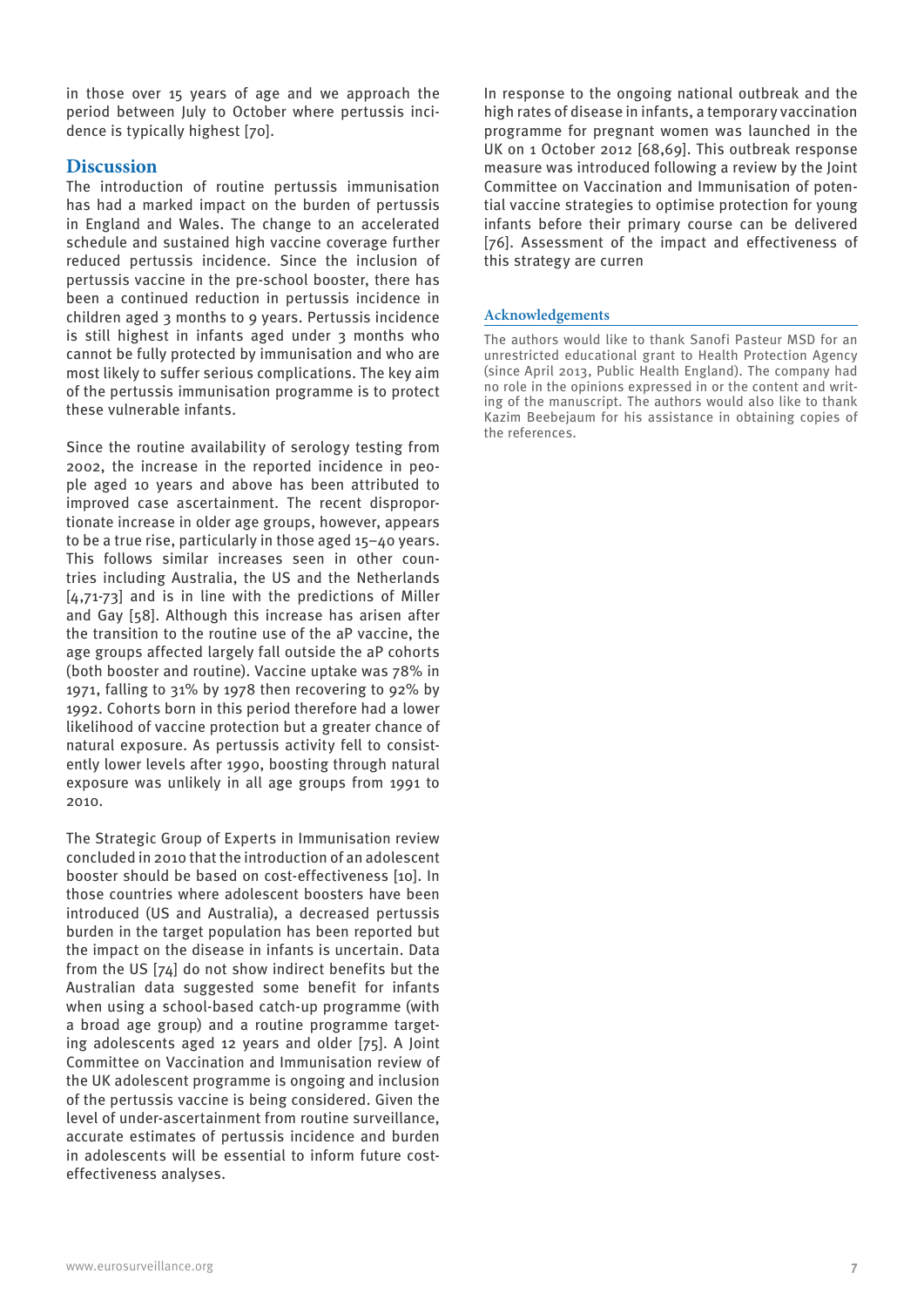#### **References**

- 1. Wendelboe AM, Van Rie A, Salmaso S, Englund JA. Duration of immunity against pertussis after natural infection or vaccination. Pediatr Infect Dis J. 2005;24(5 Suppl):S58-61. http://dx.doi.org/10.1097/01.inf.0000160914.59160.41. PMid:15876927.
- 2. Joint Committee on Vaccination and Immunisation (JCVI). Report on the Review of the Evidence on Whooping Cough Vaccination. 1977. Kew, London: The National Archives, D/ W43/6 Vol A.
- 3. Campbell H, Amirthalingam G, Andrews N, Fry NK, George RC, Harrison TG, et al. Accelerating control of pertussis in England and Wales. Emerg Infect Dis. 2012;18(1):38-47. http://dx.doi.org/10.3201/eid1801.110784. PMid:22260989. PMCid:PMC3381681.
- 4. Quinn HE, McIntyre PB. Pertussis epidemiology in Australia over the decade 1995–2005 – trends by region and age group. Commun Dis Intell Q Rep. 2007;31(2):205-15. PMid:17724997.
- 5. Skowronski DM, De Serres G, MacDonald D, Wu W, Shaw C, Macnabb J, et al. The changing age and seasonal profile of pertussis in Canada. J Infect Dis. 2002;185(10):1448-53. http:// dx.doi.org/10.1086/340280. PMid:11992280.
- 6. Tan T, Trindade E, Skowronski D. Epidemiology of pertussis. Pediatr Infect Dis J. 2005;24(5 Suppl):S10-8. http://dx.doi. org/10.1097/01.inf.0000160708.43944.99. PMid:15876918.
- 7. Tanaka M, Vitek CR, Pascual FB, Bisgard KM, Tate JE, Murphy TV. Trends in pertussis among infants in the United States, 1980-1999. JAMA. 2003;290(22):2968-75. http://dx.doi.  $\frac{1}{2}$ org/10.1001/jama.290.22.2968. PMid:14665658.
- Somerville RL, Grant CC, Scragg RK, Thomas MG Hospitalisations due to pertussis in New Zealand in the preimmunisation and mass immunisation eras. J Paediatr Child Health. 2007;43(3):147-53. http://dx.doi.org/10.1111/j.1440- 1754.2007.01034.x. PMid:17316188.
- 9. Spokes PJ, Quinn HE, McAnulty JM. Review of the 2008–2009 pertussis epidemic in NSW: notifications and hospitalisations. N S W Public Health Bull. 2010;21(7-8):167-73. http://dx.doi. org/10.1071/NB10031. PMid:20883655.
- 10. Pertussis vaccines: WHO position paper. Wkly Epidemiol Rec. 2010;85(40):385-400. PMid:20939150.
- 11. Centers for Disease Control and Prevention (CDC). Updated recommendations for use of tetanus toxoid, reduced diphtheria toxoid and acellular pertussis (Tdap) vaccine from the Advisory Committee on Immunization Practices, 2010. MMWR Morb Mortal Wkly Rep. 2011;60(1):13-5. PMid:21228763.
- 12. Centers for Disease Control and Prevention (CDC). Updated recommendations for use of tetanus toxoid, reduced diphtheria toxoid, and acellular pertussis vaccine (Tdap) in pregnant women--Advisory Committee on Immunization Practices (ACIP), 2012. MMWR Morb Mortal Wkly Rep. 2013;62(7):131-5. PMid:23425962.
- 13. Bordet J, Gengou O. Le microbe de la coqueluche. [The microbe of pertussis]. Ann Inst Pasteur (Paris). 1906;20:731-41. French.
- 14. Jefferson T. Why the MRC randomized trials of whooping cough (pertussis) vaccines remain important more than half a century after they were done. J R Soc Med. 2007;100(7):343- 5. http://dx.doi.org/10.1258/jrsm.100.7.343. PMid:17606757. PMCid:PMC1905874.
- 15. Shapiro-Shapin CG. Pearl Kendrick, Grace Eldering, and the pertussis vaccine. Emerg Infect Dis. 2010;16(8):1273-8. http://dx.doi.org/10.3201/eid1608.100288. PMid:20678322. PMCid:PMC3298325.
- 16. Kendrick P, Eldering G. A study in active immunization against pertussis. Am J Hygiene. 1939;29(Sec B):133-53.
- 17. Kendrick P, Eldering G. Progress report on pertussis immunization. Am J Public Health Nations Health. 1936;26(1):8- 12. http://dx.doi.org/10.2105/AJPH.26.1.8
- 18. Kendrick PL. Pearl L. Kendrick papers 1888–1979. Ann Arbor, MI: Michigan Historical Collections, Bentley Historical Library, University of Michigan. Available from: http://quod.lib.umich. edu/cgi/f/findaid/findaid-idx?cc=bhlead;c=bhlead;idno=umi ch-bhl-85242;didno=umich-bhl-85242;rgn=main;view=text
- 19. Kendrick PL. Use of alum-treated pertussis vaccine, and of alum-precipitated combined pertussis vaccine and diphtheria toxoid, for active immunization. Am J Public Health Nations Health. 1942;32(6):615-26. http://dx.doi.org/10.2105/ AJPH.32.6.615. PMid:18015628. PMCid:PMC1526873.
- 20. Bell JA. Diphtheria immunization; use of an alum-precipitated mixture of pertussis vaccine and diphtheria toxoid. J Am Med Assoc. 1948;137(12):1009-16. http://dx.doi.org/10.1001/ jama.1948.02890460005002. PMid:18871856.
- 21. Bell JA. Pertussis immunization; use of two doses of an alum-precipitated mixture of diphtheria toxoid and pertussis

vaccine. J Am Med Assoc. 1948;137(15):1276-81. http://dx.doi. org/10.1001/jama.1948.02890490004002. PMid:18870019.

- 22. Felton HM, Willard CY. Current status of prophylaxis by Hemophilus pertussis vaccine. Report of the Council on Pharmacy and Chemistry of the American Medical Association. J Am Med Assoc. 1944;126:294-9. http://dx.doi.org/10.1001/ jama.1944.82850400002008
- 23. Committee on Safety of Medicines (CSM), the Joint Committee on Vaccination and Immunisation (JCVI) and Department of Health and Social Security (DHSS). Whooping cough: reports from the Committee on Safety of Medicines and the Joint Committee on Vaccination and Immunisation. London: Her Majesty's Stationery Office (HMSO); 1981.
- 24. Vaccination against Whooping-cough. Br Med J. 1945;2(4415):222-3. http://dx.doi.org/10.1136/bmj.2.4415.222
- 25. McFarlan AM, Topley E, Fisher M. Trial of whoopingcough vaccine. Br Med J. 1945;2(4415):205-8. http:// dx.doi.org/10.1136/bmj.2.4415.205. PMid:20786225. PMCid:PMC2059601.
- 26. Vaccination against whooping-cough; relation between protection in children and results of laboratory tests; a report to the Whooping-cough Immunization Committee of the Medical Research Council and to the medical officers of health for Cardiff, Leeds, Leyton, Manchester, Middlesex, Oxford, Poole, Tottenham, Walthamstow, and Wembley. Br Med J. 1956;2(4990):454-62. http://dx.doi.org/10.1136/ bmj.2.4990.454. PMid:13342513. PMCid:PMC2034830.
- 27. Prevention of whooping-cough by vaccination; a Medical Research Council investigation. Br Med J. 1951;1(4721):1463-71. http://dx.doi.org/10.1136/bmj.1.4721.1463
- 28. Doull JA, Shibley GS, Haskin GE, Bancroft H, McClelland JE, Hoelscher H. Active immunization against pertussis: final report on the Cleveland immunizations of 1934–1935. Am J Dis Child. 1939;58(4):691-8.
- 29. Joint Committee on Vaccination and Immunisation. Minutes of meeting held on Monday, 11th November, 1968. London: Department of Health; 1968. Available from: http://webarchive. nationalarchives.gov.uk/20130107105354/http://www.dh.gov. uk/prod\_consum\_dh/groups/dh\_digitalassets/@dh/@ab/ documents/digitalasset/dh\_117620.pdf
- 30. Efficacy of whooping-cough vaccines used in the United Kingdom before 1968. A preliminary report to the Director of the Public Health Laboratory service by the Public Health Laboratory Service Whooping-Cough Committee and Working Party. Br Med J. 1969;4(5679):329-33. http:// dx.doi.org/10.1136/bmj.4.5679.329. PMid:4318320. PMCid:PMC1629570.
- 31. Joint Committee on Vaccination and Immunisation Minutes of meeting held on 5th November 1969, London: Department of Health; 1969. [Accessed 19 Sep 2013]. Available from: http:// webarchive.nationalarchives.gov.uk/20120907090205/http:// www.dh.gov.uk/prod\_consum\_dh/groups/dh\_digitalassets/@ dh/@ab/documents/digitalasset/dh\_117623.pdf
- 32. Joint Committee on Vaccination and Immunisation. Minutes of meeting held on 30 April 1974. London: Department of Health; 1974. Available from: http://webarchive.nationalarchives.gov. uk/20130107105354/http://www.dh.gov.uk/prod\_consum\_dh/ groups/dh\_digitalassets/@dh/@ab/documents/digitalasset/ dh\_117597.pdf
- 33. Kulenkampff M, Schwartzman JS, Wilson J. Neurological complications of pertussis inoculation. Arch Dis Child. 1974;49(1):46-9. http://dx.doi.org/10.1136/adc.49.1.46. PMid:4818092. PMCid:PMC1648839.
- 34. Stewart GT. Vaccination against whooping-cough. Efficacy versus risks. Lancet. 1977;1(8005):234-7. http://dx.doi. org/10.1016/S0140-6736(77)91028-5
- 35. Miller CL, Fletcher WB. Severity of notified whooping cough. Br Med J. 1976;1(6002):117-9. http://dx.doi.org/10.1136/ bmj.1.6002.117
- 36. Gangarosa EJ, Galazka AM, Wolfe CR, Phillips LM, Gangarosa RE, Miller E, et al. Impact of anti-vaccine movements on pertussis control: the untold story. Lancet. 1998;351(9099):356-61. http://dx.doi.org/10.1016/ S0140-6736(97)04334-1
- 37. Miller DL, Ross EM, Alderslade R, Bellman MH, Rawson NS. Pertussis immunisation and serious acute neurological illness in children. Br Med J (Clin Res Ed). 1981;282(6276):1595-9. http://dx.doi.org/10.1136/bmj.282.6276.1595
- 38. Miller DL, Alderslade R, Ross EM. Whooping cough and whooping cough vaccine: the risks and benefits debate. Epidemiol Rev. 1982;4:1-24. PMid:6128242.
- 39. Griffith AH. Permanent brain damage and pertussis vaccination: is the end of the saga in sight? Vaccine. 1989;7(3):199-210 http://dx.doi. org/10.1016/0264-410X(89)90229-6